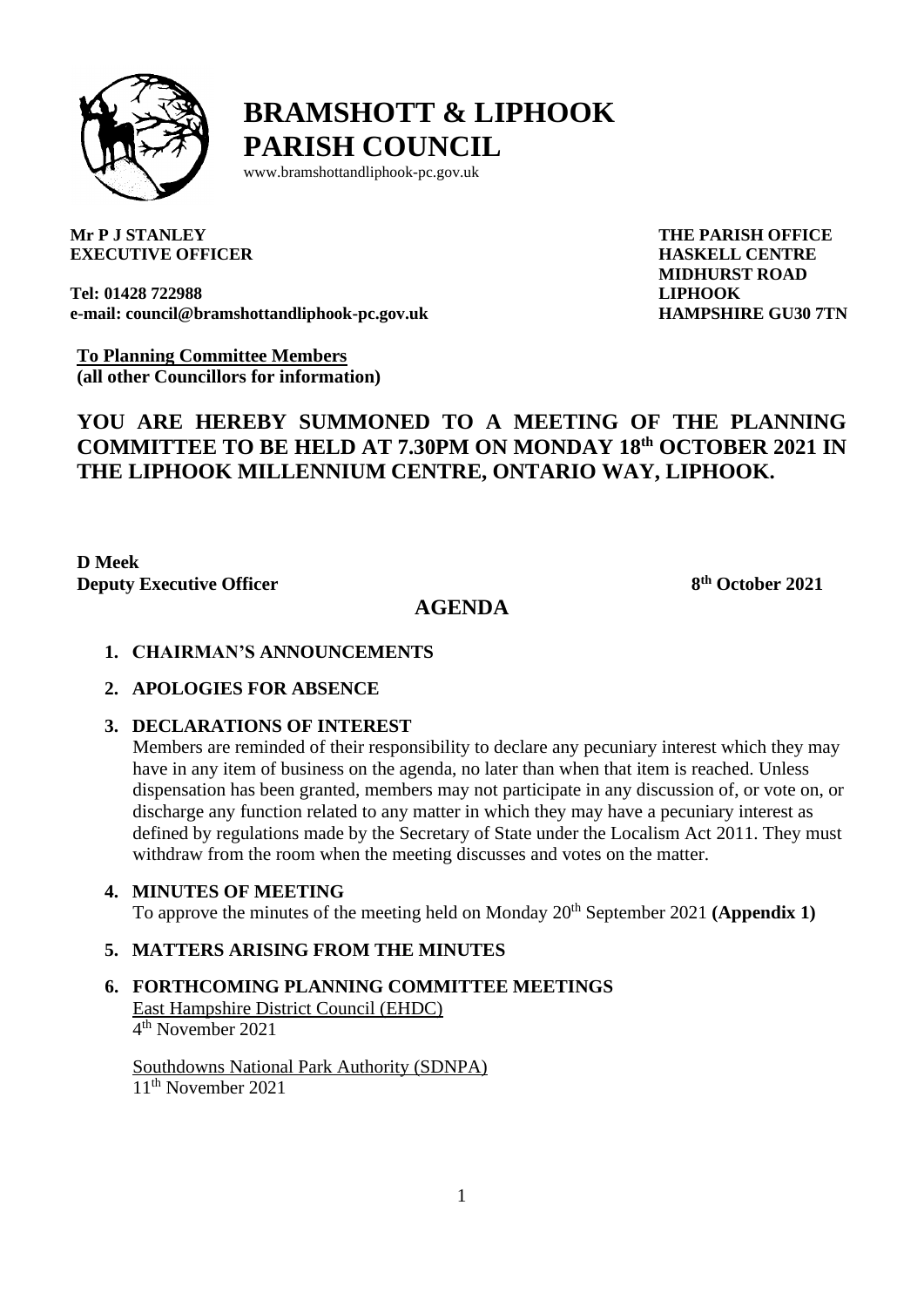#### **7. PUBLIC PARTICIPATION SESSION Public Questions**

Adjournment of the meeting for questions in relation to items not on the agenda, but relating specifically to material planning matters in the Parish (any other questions should be put in writing to the Executive Officer)

#### **Public Participation**

To allow members of the public to address the Committee about business on the agenda at the discretion of the Chairman

#### **8. PLANNING APPLICATIONS**

| 27408/001 HSE<br>Cllr Jerrard        | Conversion of attached single storey garage<br>into annexe with associated external<br>alterations, enclosure of front veranda and<br>erection of porch, enlarge forecourt<br>35 Admers Crescent, Liphook, GU30 7HP           | <b>APPLICANT</b><br>Edith Mary & Martina<br>Rose Karapoyraz |
|--------------------------------------|-------------------------------------------------------------------------------------------------------------------------------------------------------------------------------------------------------------------------------|-------------------------------------------------------------|
| 58132/002 FUL<br><b>Cllr Garnett</b> | Change of use from equestrian land to dog<br>walking paddock with associated car parking<br>(Retrospective).<br>Plot 2 Land North of Westering and West of,<br>Church Road, Bramshott, Liphook                                | Mr Thomas William                                           |
| 39465/001 HSE<br>Cllr Olson          | Demolition of existing single storey side<br>extension and replace with a two storey side<br>and single storey rear extension.<br>9 Tunbridge Crescent, Liphook, GU30 7QQ                                                     | Mrs Jennifer Harries                                        |
| 25070/003 HSE<br><b>Cllr Rowson</b>  | The installation of a kitchen in the existing<br>annex to allow for use as a detached granny<br>annex (to be used in connection with the main<br>dwelling).<br>Billerica, Church Road, Bramshott, Liphook,<br><b>GU30 7SR</b> | Mr C Danes                                                  |
| 58844/001 HSE<br><b>Cllr Kirby</b>   | Retrospective application for trellis on top of<br>fencing<br>14 Eleanor Close, Passfield, Liphook, GU30 7TX                                                                                                                  | Mr Simon Hines                                              |
| 59509 HSE<br>Cllr P Curnow-<br>Ford  | Single storey side and rear extension<br>20 Wykwood, Liphook, GU30 7AJ                                                                                                                                                        | Mr & Mrs Stone                                              |
| 56803/001 FUL<br>Cllr Coyte          | <b>Change of use from commercial business Class</b><br>E to Domestic Class C3 use.<br>Bramley Bungalow, Gentles Lane, Passfield,<br>Liphook, GU30 7RY                                                                         | <b>Miss Fiona Carter</b>                                    |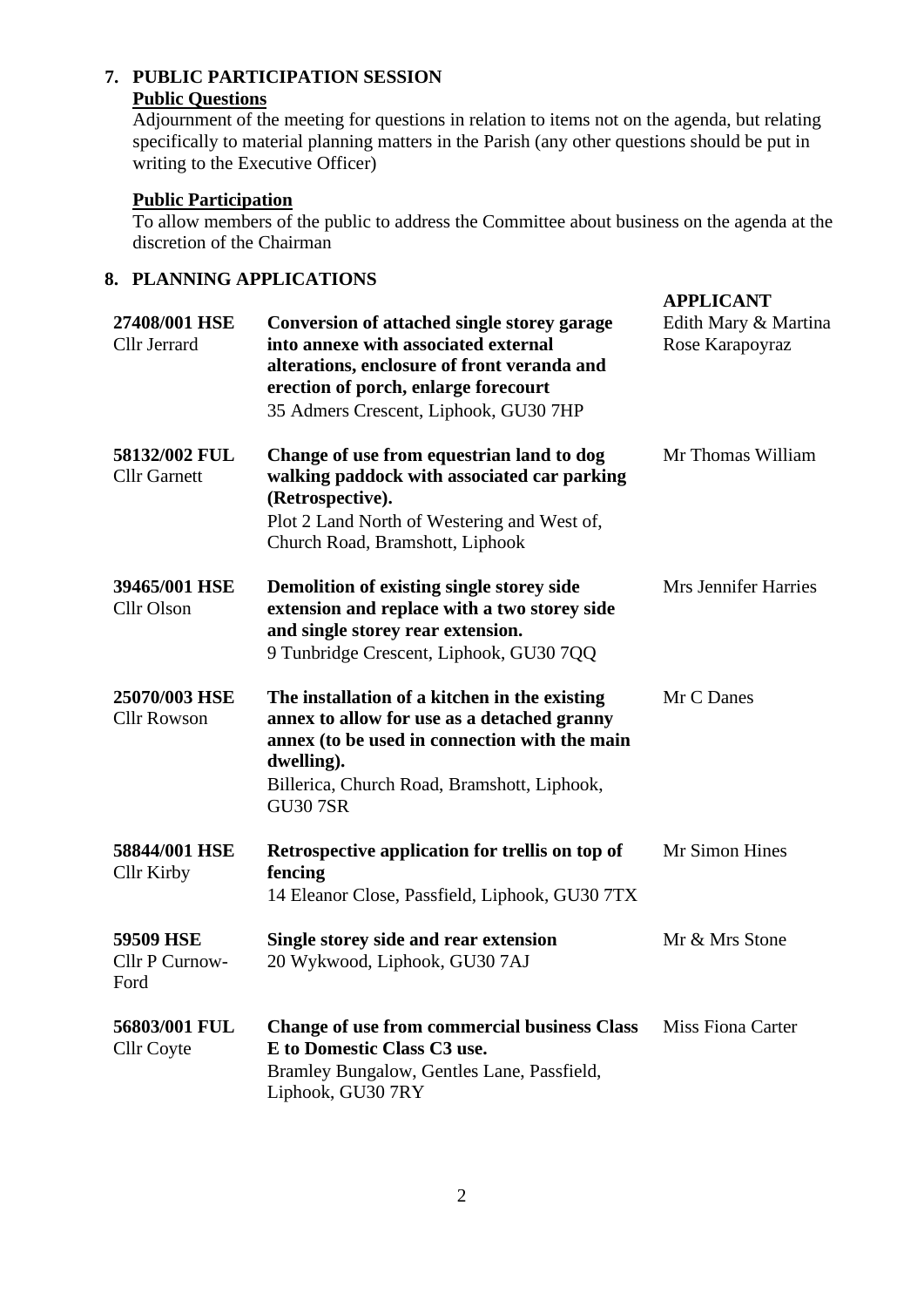| 20601/026 FUL<br>Cllr P Curnow-<br>Ford | <b>Change of use from Commercial Business Class</b> Miss Fiona Carter<br>E to Domestic Class C3 use.<br>Panda Cottage, Gentles Lane, Passfield, Liphook,<br><b>GU30 7RY</b>                                                                                                                                                                                                                                         |                          |
|-----------------------------------------|---------------------------------------------------------------------------------------------------------------------------------------------------------------------------------------------------------------------------------------------------------------------------------------------------------------------------------------------------------------------------------------------------------------------|--------------------------|
| 49498/001 FUL<br><b>Cllr</b> Garnett    | <b>Change of use from Commercial Business Class</b> Miss Fiona Carter<br>E to Domestic Class C3 use.<br>Coxes Cottage, Gentles Lane, Passfield, Liphook,<br><b>GU30 7RY</b>                                                                                                                                                                                                                                         |                          |
| 49500/001 FUL<br>Cllr Kirby             | <b>Change of use from commercial business Class</b><br>E to C3 Dwellinghouse<br>Gentles Cottage, Gentles Lane, Passfield,<br>Liphook, GU30 7RY                                                                                                                                                                                                                                                                      | Miss Fiona Carter        |
| 49499/001 FUL<br><b>Cllr Rowson</b>     | <b>Change of use of Lambourne Lodge from</b><br><b>Commercial Business Class E to Domestic</b><br>Class C3 use.<br>Lambourne Lodge, Gentles Lane, Passfield,<br>Liphook, GU30 7RY                                                                                                                                                                                                                                   | <b>Miss Fiona Carter</b> |
| 22577/017 LBC<br>Cllr Jerrard           | Removal of existing copings to gable end walls<br>on South West Facing Elevation to Flats 10 &<br>17, providing a cavity closer, DPC and fixing to<br>affix copings. Insertion of lead flashing cover<br>pieces to main gable below copings, lower stone<br>course and kneelers. Removal of defective<br>render and replacement to match existing.<br>Ludshott Manor, Woolmer Lane, Bramshott,<br>Liphook, GU30 7RD | <b>NHBC</b>              |
| For information<br>only                 | 35848/002 GPDE Prior notification for single storey development Mr & Mrs Dean<br>extending 4.41 metres beyond the rear wall of<br>the original dwelling, incorporating an eaves<br>height of 2.92 metres and a maximum height of<br>3.71 metres. Following demolition of existing<br>conservatory.<br>10 Tylston Meadow, Liphook, GU30 7YB                                                                          |                          |

# **9. TREE WORK APPLICATIONS**

|               |                                       | <b>APPLICANT</b> |
|---------------|---------------------------------------|------------------|
| 36737/001 TPO | T1-Alder-fell.                        | Mr Roberts       |
| Cllr Olson    | 11 Wey Lodge Close, Liphook, GU30 7DE |                  |